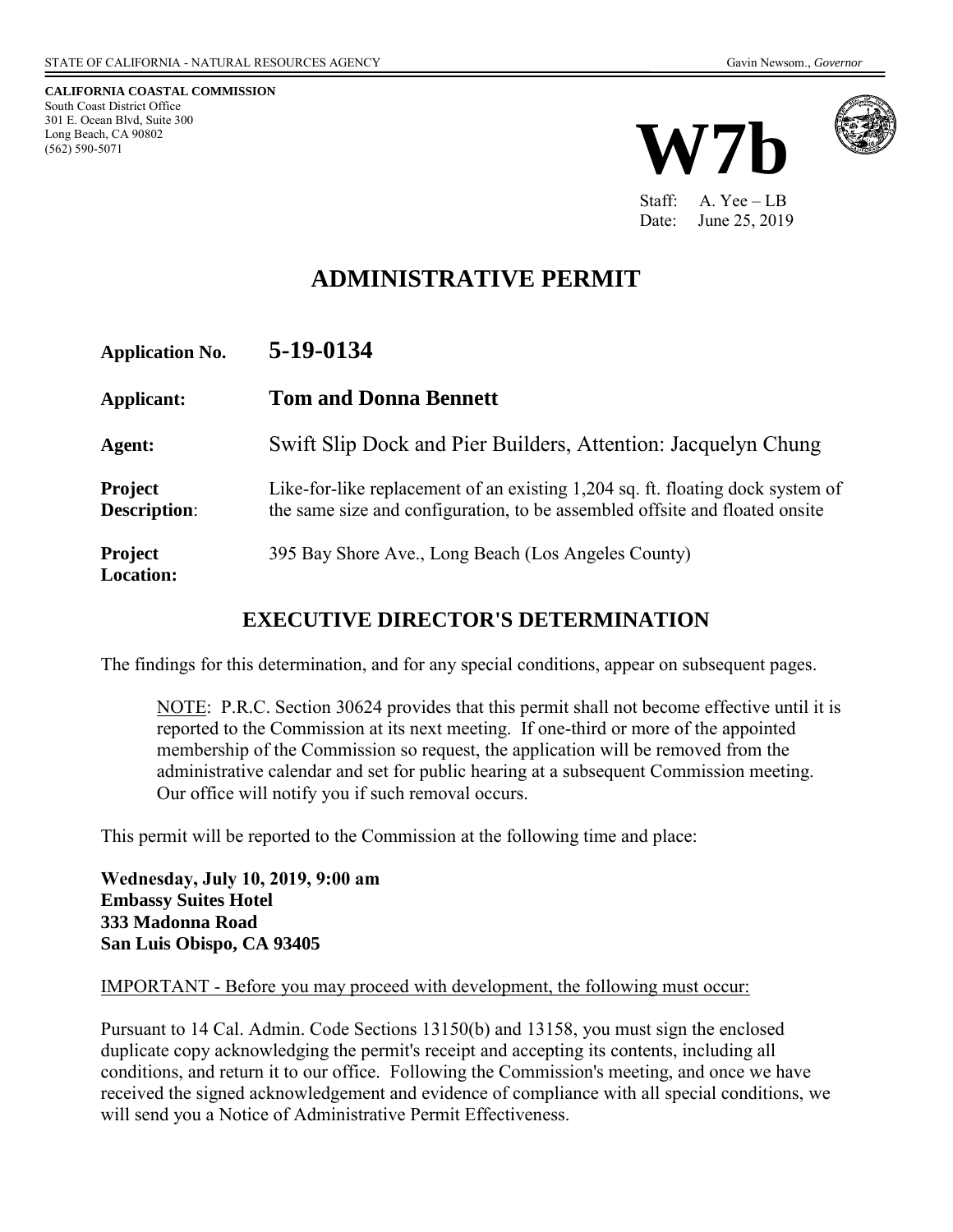#### **BEFORE YOU CAN OBTAIN ANY LOCAL PERMITS AND PROCEED WITH DEVELOPMENT, YOU MUST HAVE RECEIVED BOTH YOUR ADMINISTRATIVE PERMIT AND THE NOTICE OF PERMIT EFFECTIVENESS FROM THIS OFFICE.**

 JOHN AINSWORTH Executive Director

 By: Alexander Yee Title: Coastal Program Analyst

## **STANDARD CONDITIONS**

This permit is granted subject to the following standard conditions:

- 1. **Notice of Receipt and Acknowledgment.** The permit is not valid and development shall not commence until a copy of the permit, signed by the permittee or authorized agent, acknowledging receipt of the permit and acceptance of the terms and conditions, is returned to the Commission office.
- 2. **Expiration.** If development has not commenced, the permit will expire two years from the date the Commission voted on the application. Development shall be pursued in a diligent manner and completed in a reasonable period of time. Application for extension of the permit must be made prior to the expiration date.
- 3. **Interpretation.** Any questions of intent or interpretation of any term or condition will be resolved by the Executive Director or the Commission.
- 4. **Assignment.** The permit may be assigned to any qualified person, provided assignee files with the Commission an affidavit accepting all terms and conditions of the permit.
- 5. **Terms and Conditions Run with the Land.** These terms and conditions shall be perpetual, and it is the intention of the Commission and the permittee to bind all future owners and possessors of the subject property to the terms and conditions.

### **SPECIAL CONDITIONS: SEE PAGES FIVE THROUGH NINE.**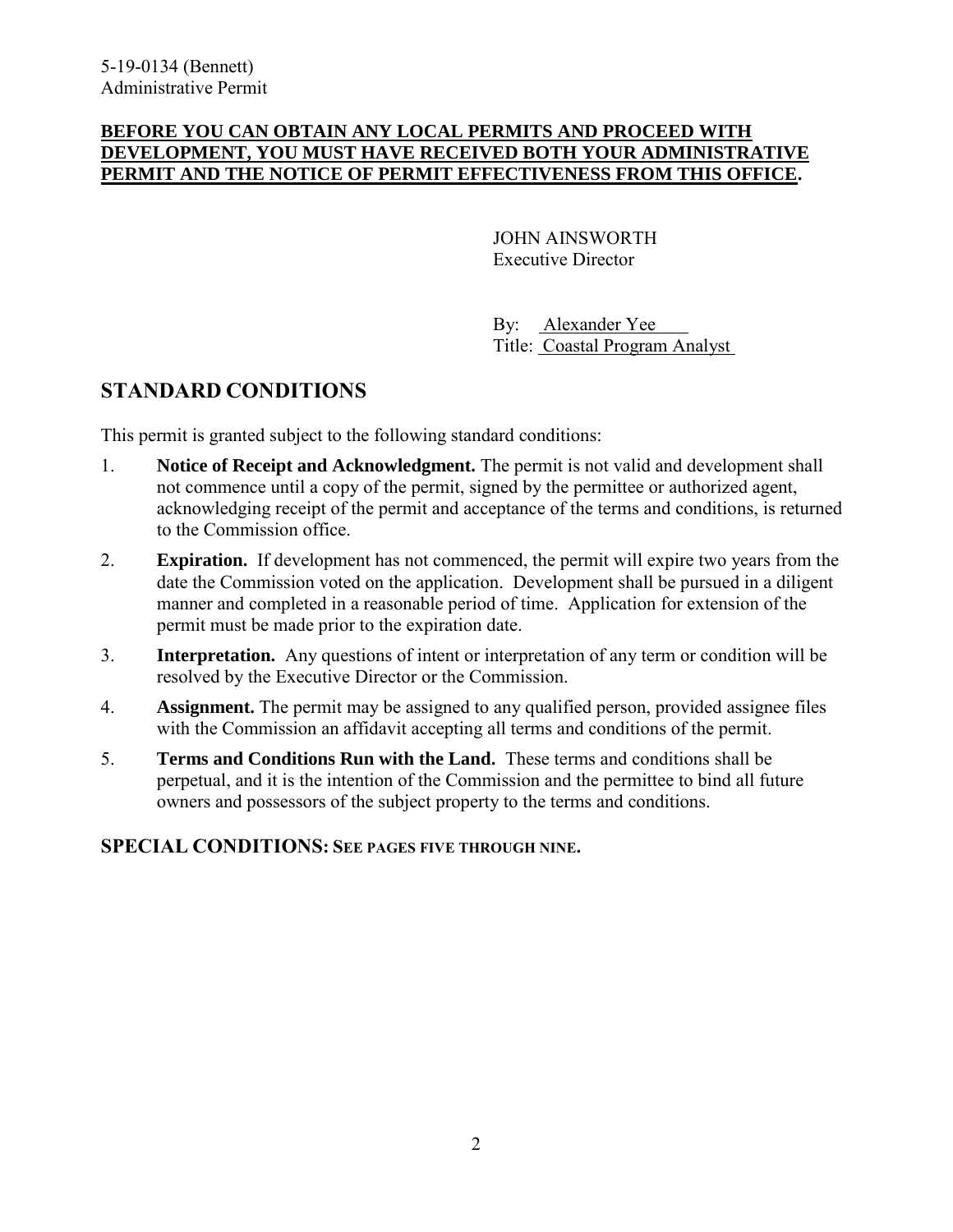### **EXECUTIVE DIRECTOR'S DETERMINATION (continued):**

The Executive Director hereby determines that the proposed development is a category of development, which, pursuant to PRC Section 30624, qualifies for approval by the Executive Director through the issuance of an Administrative Permit. Subject to Standard and Special Conditions as attached, said development is in conformity with the provisions of Chapter 3 of the Coastal Act of 1976 and will not have any significant impacts on the environment within the meaning of the California Environmental Quality Act. If located between the nearest public road and the sea, this development is in conformity with the public access and public recreation policies of Chapter 3.

# **FINDINGS FOR EXECUTIVE DIRECTOR'S DETERMINATION**

### **A. PROJECT DESCRIPTION**

The applicant is proposing to remove and replace the existing dock float, gangway, and pier platform associated with the single family residence at 395 Bay Shore Avenue for private recreational use (**[Exhibit 1](https://documents.coastal.ca.gov/reports/2019/7/W7b/W7b-7-2019-exhibits.pdf)**). The existing 1,072 sq. ft. dock float, 48 sq. ft. gangway, and 84 sq. ft. pier platform services approximately 13 vessels and is supported on four piles. The proposed dock float, gangway, and pier platform are a like-for-like replacement of the same size, configuration, and location (**[Exhibit 2](https://documents.coastal.ca.gov/reports/2019/7/W7b/W7b-7-2019-exhibits.pdf)**). The development authorized by this permit is private use of State Tidelands. **Special Condition 6** requires the applicant to participate in a dock float and pier lease program, should the City of Long Beach implement a lease program for Alamitos Bay.

Eelgrass and *Caulerpa taxifolia* surveys were conducted on October 26, 2018 by Dive Works personnel and eelgrass was found in the project vicinity. Eelgrass habitat was observed in patches surrounding the existing dock (**[Exhibit 3](https://documents.coastal.ca.gov/reports/2019/7/W7b/W7b-7-2019-exhibits.pdf)**). Given that the proposed dock system would be identical in size, configuration, and location as existing dock float, the proposed development would not result in increase of over water coverage in areas suitable for eelgrass growth. No *Caulerpa taxifolia* were found. **Special Conditions 2 and 3** require construction to adhere to best management practices including the use of floating booms and the appropriate storage, removal, and disposal of demolition or construction debris to protect water quality and the marine environment. **Special Condition 7** requires the applicant to comply with all permit requirements and mitigation measures imposed by other resource agencies including the RWQCB, which would serve to further protect water quality. Thus, **Special Condition 1** is imposed to ensure the development is constructed in strict compliance with the applicant's proposal, as described herein. Furthermore, **Special Conditions 4 and 5** require pre- and post-construction eelgrass surveys and a preconstruction Caulerpa survey to be conducted. If eelgrass or *Caulerpa taxifolia* are determined to be present prior to construction, then the applicant must follow the procedures laid out in **Special Conditions 4 and 5**. Therefore, as proposed and conditioned herein, the development will not have any significant adverse effects on marine resources.

## **B. MARINE RESOURCES**

The proposed recreational boat dock development and its associated structures are an allowable and encouraged marine related use. The project design minimizes impacts to marine resources by utilizing the existing piles. There are no feasible less environmentally damaging alternatives available. As conditioned, the project will not significantly adversely impact eelgrass beds and will not contribute to the dispersal of the invasive aquatic algae, *Caulerpa taxifolia*. Further, as proposed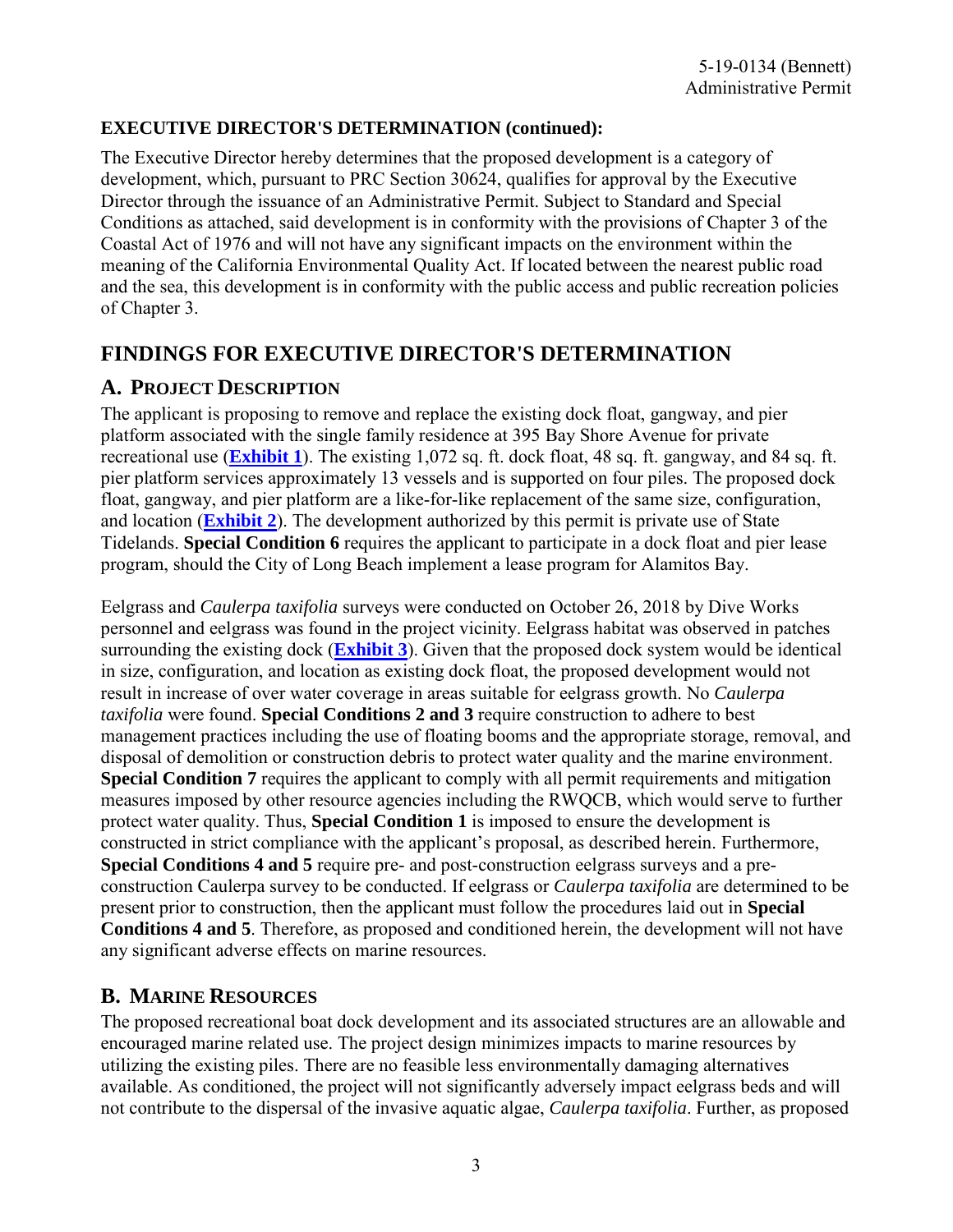and conditioned, the project, which is to be used solely for recreational boating purposes, conforms to Sections 30224 and 30233 of the Coastal Act.

# **C. WATER QUALITY**

There is potential for discharge of demolition or construction debris into coastal waters at the project site. The applicant has proposed BMPs for the conservation of essential fish habitat. Thus, **Special Condition 1** is imposed to ensure the development is constructed in strict compliance with the applicant's proposal, as described herein. Furthermore, **Special Conditions 2 and 3** require construction to adhere to best management practices including the use of silt curtains if the waters may become turbid and the appropriate storage, removal, and disposal of demolition or construction debris to protect water quality and the marine environment. **Special Condition 7** requires the applicant to comply with all permit requirements and mitigation measures imposed by other resource agencies including the RWQCB, which would serve to further protect water quality. Therefore, the proposed development, as conditioned, conforms with Sections 30230 and 30231 of the Coastal Act regarding the protection of water quality to promote the biological productivity of coastal waters and to protect human health.

## **D. PUBLIC ACCESS**

The proposed development will not affect the public's ability to gain access to, and/or to make use of, the coast and nearby recreational facilities. Therefore, as proposed the development conforms with Sections 30210 through 30214, Sections 30220 through 30224, and 30252 of the Coastal Act.

# **E. LOCAL COASTAL PROGRAM (LCP)**

A coastal development permit is required from the Commission for the proposed development because it is located within the Commission's area of original jurisdiction. The Commission's standard of review for the proposed development is the Chapter 3 policies of the Coastal Act. The City of Long Beach certified LCP, certified by the Commission on July 22, 1980, is advisory in nature and may provide guidance. As conditioned, the proposed development is consistent with Chapter 3 of the Coastal Act and with the certified LCP for the area.

# **F. CALIFORNIA ENVIRONMENTAL QUALITY ACT (CEQA)**

As conditioned, there are no feasible alternatives or additional feasible mitigation measures available that would substantially lessen any significant adverse effect that the activity may have on the environment. Therefore, the Executive Director finds that the proposed project, as conditioned to mitigate the identified impacts, is the least environmentally damaging feasible alternative and can be found consistent with the requirements of the Coastal Act to conform to CEQA.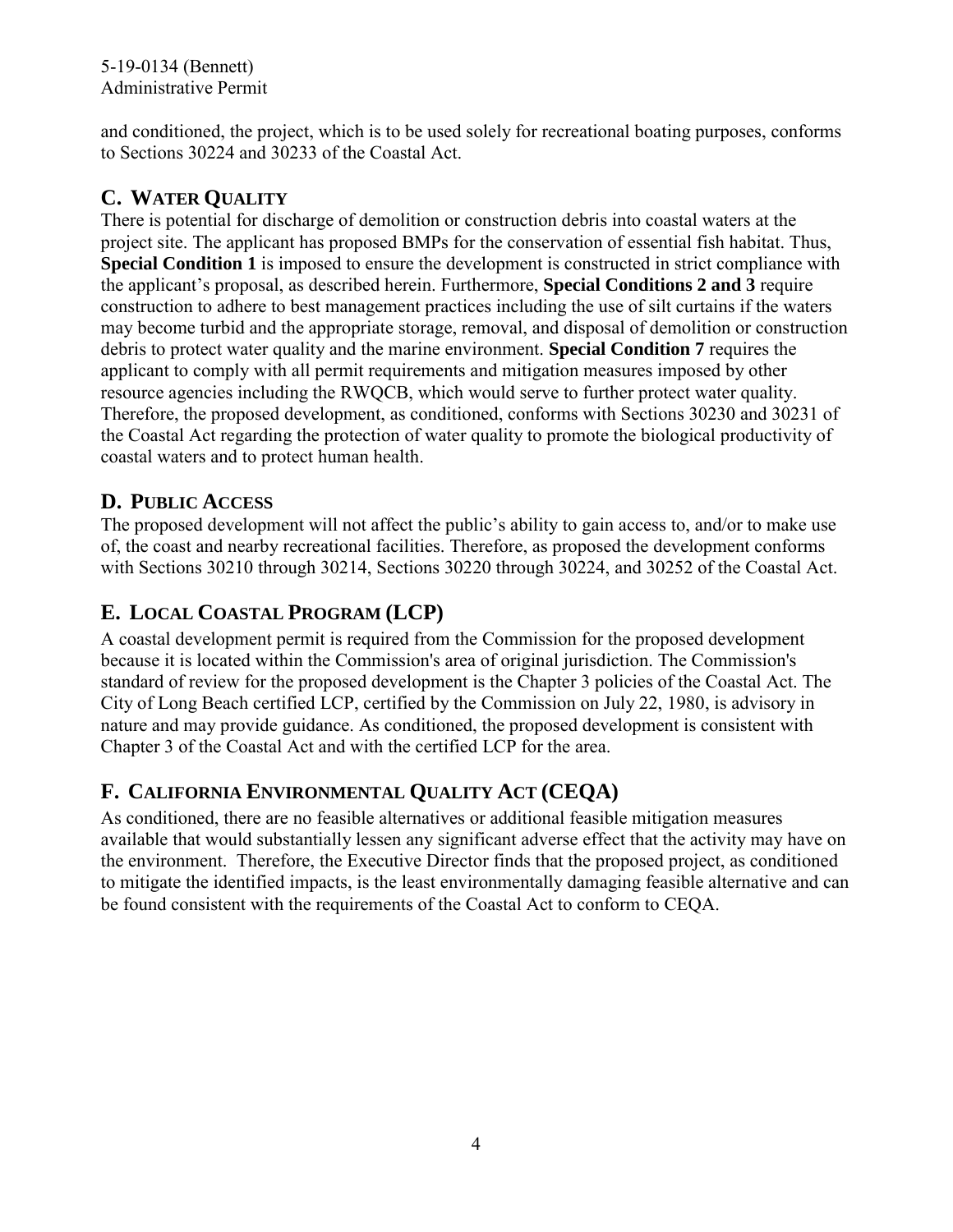## **SPECIAL CONDITIONS**

This permit is granted subject to the following special conditions:

### **1. Permit Compliance.**

All development must occur in strict compliance with the proposal as set forth in the permit application, subject to any special conditions. Any deviation from the approved project must be submitted for review by the Executive Director to determine whether an amendment to this coastal development permit is required.

### **2. Water Quality - Construction Responsibilities and Debris Removal**

- a. No demolition or construction materials, equipment, debris, or waste shall be placed or stored where it may enter sensitive habitat, receiving waters or a storm drain, or be subject to wave, wind, rain or tidal erosion and dispersion;
- b. Any and all debris resulting from demolition or construction activities, and any remaining construction material, shall be removed from the project site within 24 hours of completion of the project;
- c. Demolition or construction debris and sediment shall be removed from work areas each day that demolition or construction occurs to prevent the accumulation of sediment and other debris that may be discharged into coastal waters;
- d. Machinery or construction materials not essential for project improvements will not be allowed at any time in the intertidal zone;
- e. If turbid conditions are generated during construction a silt curtain will be utilized to control turbidity;
- f. Floating booms will be used to contain debris discharged into coastal waters and any debris discharged will be removed as soon as possible but no later than the end of each day;
- g. Non buoyant debris discharged into coastal waters will be recovered by divers as soon as possible after loss;
- h. All trash and debris shall be disposed in the proper trash and recycling receptacles at the end of every construction day;
- i. The applicant shall provide adequate disposal facilities for solid waste, including excess concrete, produced during demolition or construction;
- j. Debris shall be disposed of at a legal disposal site or recycled at a recycling facility. If the disposal site is located in the coastal zone, a coastal development permit or an amendment to this permit shall be required before disposal can take place unless the Executive Director determines that no amendment or new permit is legally required;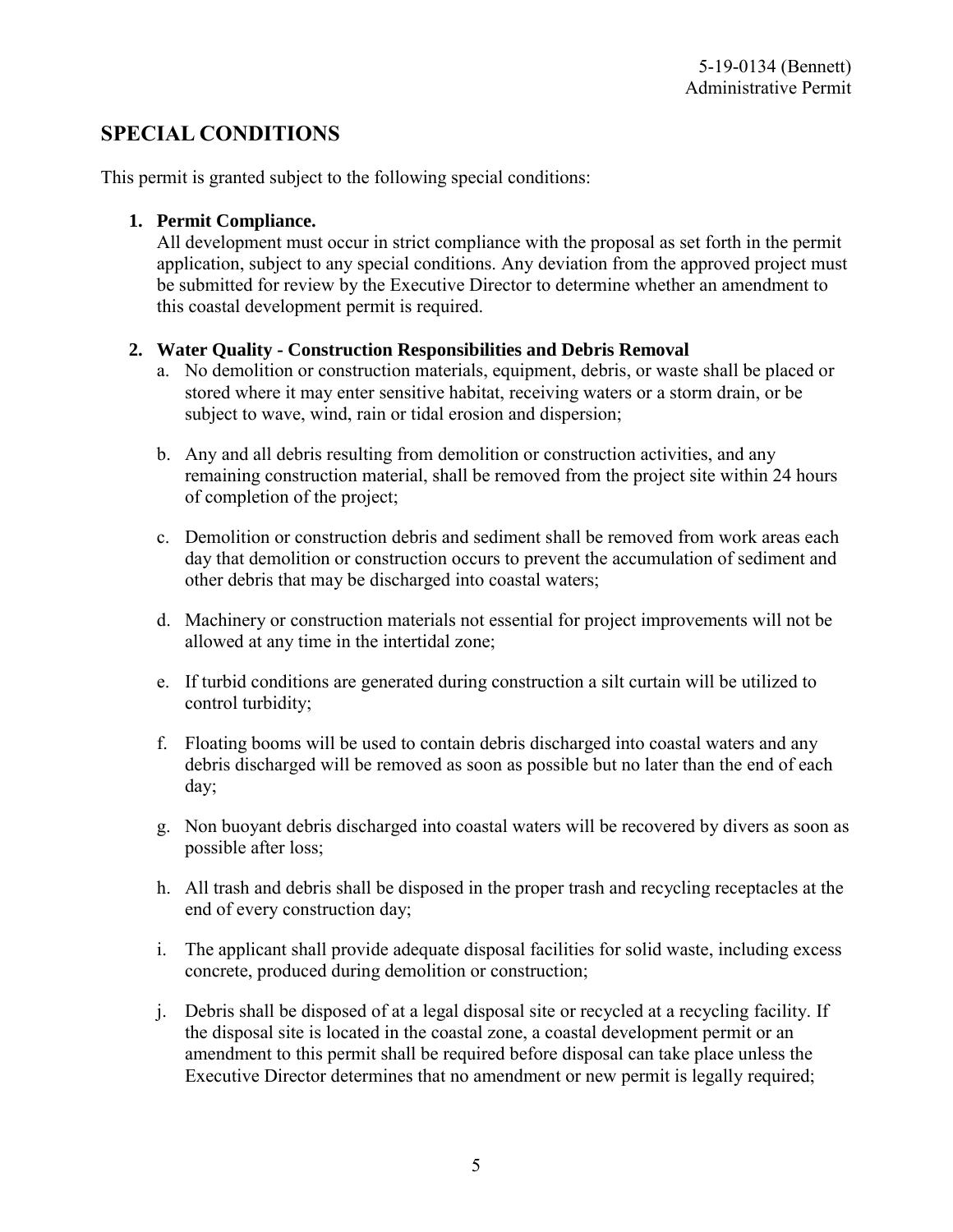- k. All stock piles and construction materials shall be covered, enclosed on all sides, shall be located as far away as possible from drain inlets and any waterway, and shall not be stored in contact with the soil;
- l. Machinery and equipment shall be maintained and washed in confined areas specifically designed to control runoff. Thinners or solvents shall not be discharged into sanitary or storm sewer systems;
- m. The discharge of any hazardous materials into any receiving waters shall be prohibited;
- n. Spill prevention and control measures shall be implemented to ensure the proper handling and storage of petroleum products and other construction materials. Measures shall include a designated fueling and vehicle maintenance area with appropriate berms and protection to prevent any spillage of gasoline or related petroleum products or contact with runoff. The area shall be located as far away from the receiving waters and storm drain inlets as possible;
- o. Best Management Practices (BMPs) and Good Housekeeping Practices (GHPs) designed to prevent spillage and/or runoff of demolition or construction-related materials, and to contain sediment or contaminants associated with demolition or construction activity, shall be implemented prior to the on-set of such activity; and
- p. All BMPs shall be maintained in a functional condition throughout the duration of construction activity.

### **3. Best Management Practices Program**

By acceptance of this permit the applicant agrees that the long-term water-borne berthing of boat(s) in the approved dock and/or boat slip will be managed in a manner that protects water quality pursuant to the implementation of the following BMPs.

- (1) Boat Cleaning and Maintenance Measures:
	- a. In-water top-side and bottom-side boat cleaning shall minimize the discharge of soaps, paints, and debris;
	- b. In-the-water hull scraping or any process that occurs under water that results in the removal of paint from boat hulls shall be prohibited. Only detergents and cleaning components that are designated by the manufacturer as phosphate-free and biodegradable shall be used, and the amounts used minimized; and
	- c. The applicant shall minimize the use of detergents and boat cleaning and maintenance products containing ammonia, sodium hypochlorite, chlorinated solvents, petroleum distillates or lye.
- (2) Solid and Liquid Waste Management Measures:
	- a. All trash, recyclables, and hazardous wastes or potential water contaminants, including old gasoline or gasoline with water, absorbent materials, oily rags, lead acid batteries, anti-freeze, waste diesel, kerosene and mineral spirits will be disposed of in a proper manner and will not at any time be disposed of in the water or gutter.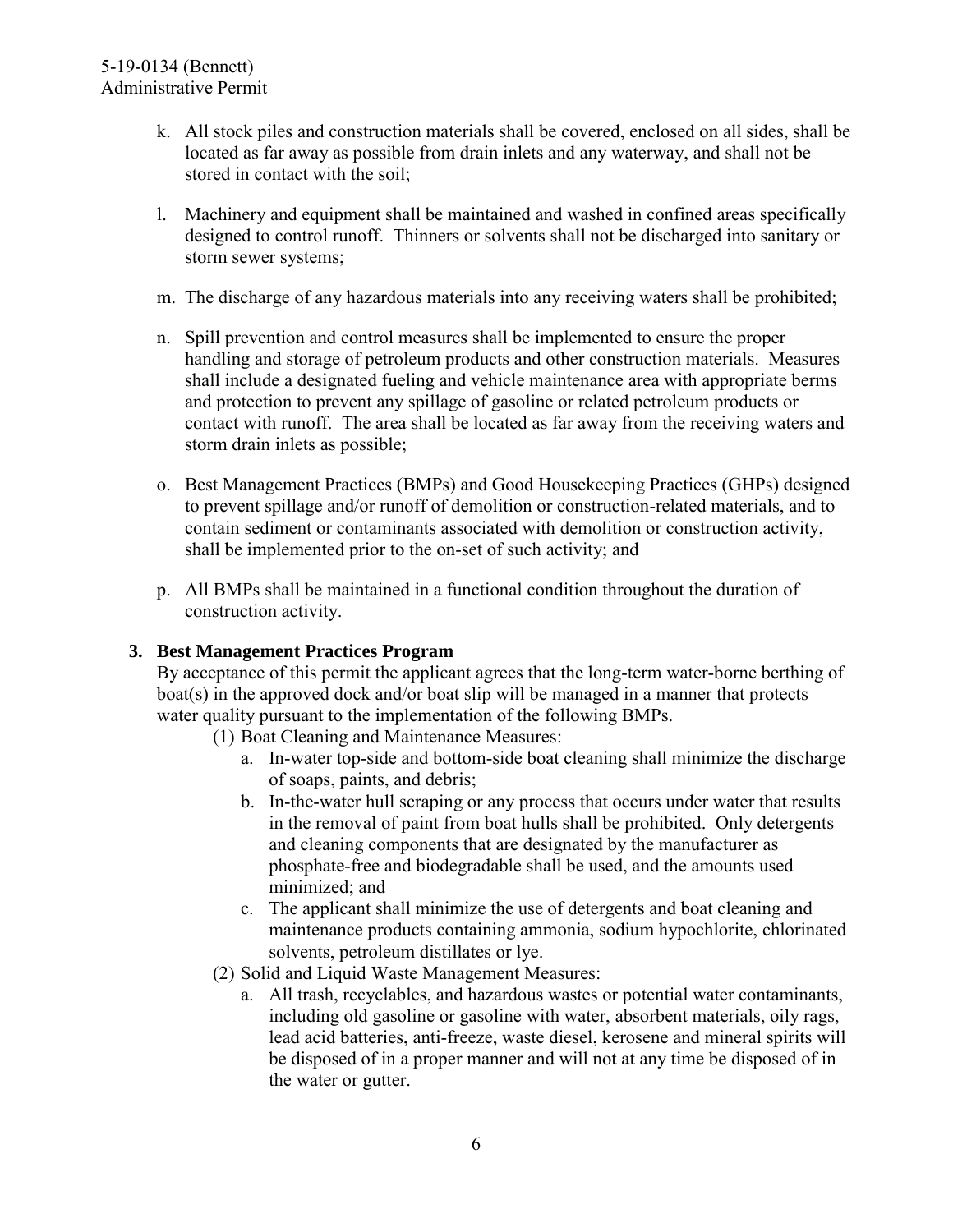- (3) Petroleum Control Management Measures:
	- a. Boaters will practice preventive engine maintenance and will use oil absorbents in the bilge and under the engine to prevent oil and fuel discharges. Oil absorbent materials shall be examined at least once a year and replaced as necessary. Used oil absorbents are hazardous waste in California. Used oil absorbents must therefore be disposed in accordance with hazardous waste disposal regulations. The boaters will regularly inspect and maintain engines, seals, gaskets, lines and hoses in order to prevent oil and fuel spills. The use of soaps that can be discharged by bilge pumps is prohibited;
	- b. If the bilge needs more extensive cleaning  $(e.g., due to spills of engine fuels,$ lubricants or other liquid materials), the boaters will use a bilge pump-out facility or steam cleaning services that recover and properly dispose or recycle all contaminated liquids; and
	- c. Bilge cleaners which contain detergents or emulsifiers will not be used for bilge cleaning since they may be discharged to surface waters by the bilge pumps.

### **4. Pre- and Post-Construction Eelgrass Survey(s).**

- A. **Pre-Construction Eelgrass Survey.** Pre-Construction Eelgrass Survey. A valid preconstruction eelgrass (*Zostera marina*) survey shall be completed during the period of active growth of eelgrass (typically March through October). The pre- construction survey shall be completed within 60 days before the start of construction. The survey shall be prepared in full compliance with the "California Eelgrass Mitigation Policy" dated October 2014 (except as modified by this special condition) adopted by the National Marine Fisheries Service and shall be prepared in consultation with the California Department of Fish and Wildlife. The applicant shall submit the eelgrass survey for the review and approval of the Executive Director within five (5) business days of completion of each eelgrass survey and in any event no later than fifteen (15) business days prior to commencement of any development. If the eelgrass survey identifies any eelgrass within the project area which would be impacted by the proposed project, the development shall require an amendment to this permit from the Coastal Commission or a new coastal development permit.
- B. **Post-Construction Eelgrass Survey.** If any eelgrass is identified in the project area by the survey required in subsection A of this condition above, within 30 days of completion of construction if completion of construction occurs within the active growth period, or within the first 30 days of the next active growth period following completion of construction that occurs outside of the active growth period, the applicant shall survey the project site to determine if any eelgrass was adversely impacted. The survey shall be prepared in full compliance with the "California Eelgrass Mitigation Policy" dated October 2014 (except as modified by this special condition) adopted by the National Marine Fisheries Service and shall be prepared in consultation with the California Department of Fish and Wildlife. The applicant shall submit the post-construction eelgrass survey for the review and approval of the Executive Director within thirty (30) days after completion of the survey. If any eelgrass has been impacted by project construction, the applicant shall replace the impacted eelgrass at a minimum 1.38:1 ratio on-site, or at another appropriate location subject to the approval of the Executive Director, in accordance with the California Eelgrass Mitigation Policy. Any exceptions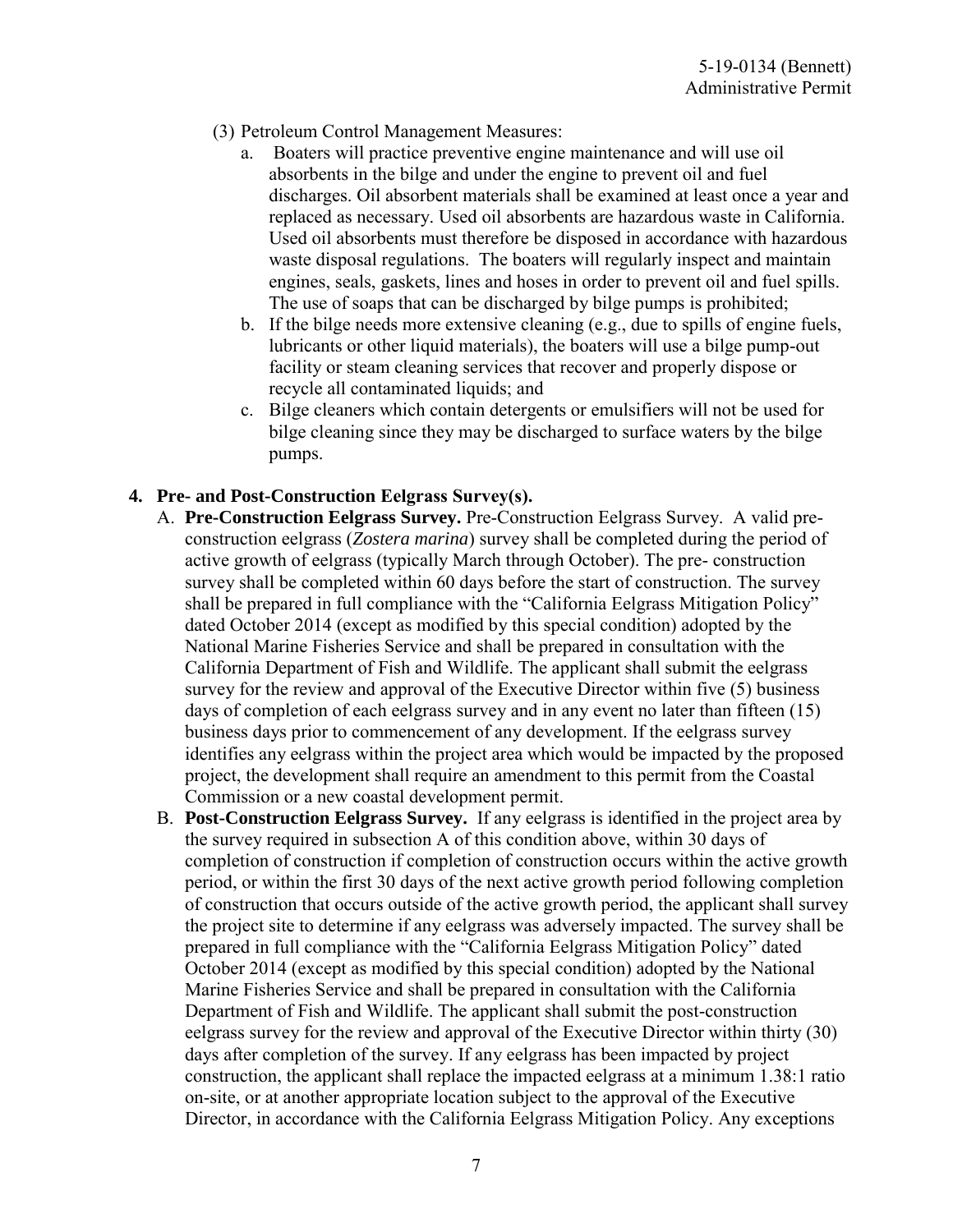to the required 1.38:1 mitigation ratio found within CEMP shall not apply. Implementation of mitigation shall require an amendment to this permit or a new coastal development permit unless the Executive Director determines that no amendment or new permit is legally required.

### **5. Pre-construction** *Caulerpa Taxifolia* **Survey**

- A. Not earlier than 90 days nor later than 30 days prior to commencement or re-commencement of any development authorized under this coastal development permit (the "project"), the applicant shall undertake a survey of the project area and a buffer area at least 10 meters beyond the project area to determine the presence of the invasive alga *Caulerpa taxifolia*. The survey shall include a visual examination of the substrate.
- B. The survey protocol shall be prepared in consultation with the Regional Water Quality Control Board, the California Department of Fish and Wildlife, and the National Marine Fisheries Service.
- C. Within five (5) business days of completion of the survey, the applicant shall submit the survey:
	- (1) for the review and approval of the Executive Director; and
	- (2) to the Surveillance Subcommittee of the Southern California Caulerpa Action Team (SCCAT). The SCCAT Surveillance Subcommittee may be contacted through California Department of Fish & Wildlife (858/467-4218) National Marine Fisheries Service (562/980-4043).
- D. If *Caulerpa taxifolia* is found within the project or buffer areas, the applicant shall not proceed with the project until 1) the applicant provides evidence to the Executive Director, subject to concurrence by the Executive Director, that all *C. taxifolia* discovered within the project and buffer area has been eliminated in a manner that complies with all applicable governmental approval requirements, including but not limited to those of the California Coastal Act, or 2) the applicant has revised the project to avoid any contact with *C. taxifolia*. No revisions to the project shall occur without a Coastal Commission approved amendment to this coastal development permit unless the Executive Director determines that no amendment is legally required.

### **6. Dock Float and Pier Leases.**

By acceptance of Coastal Development Permit 5-19-0134, the permittee agrees, on behalf of itself and all successors and assigns, that should the City of Long Beach implement a dock float and pier lease program for the Alamitos Bay area for the limited term private use and occupation of State tidelands for development associated with recreational boating activities (i.e., private docks and piers), the development subject to this permit shall be subject to the terms of such dock float and pier lease program. The approval of this permit shall not constitute a waiver of any public rights that exist or may exist on the subject property including, but not necessarily limited to, the tidelands and submerged land beneath the development approved by this Coastal Development Permit. The permittee shall not use this permit as evidence of a waiver of any public rights that may exist on the property.